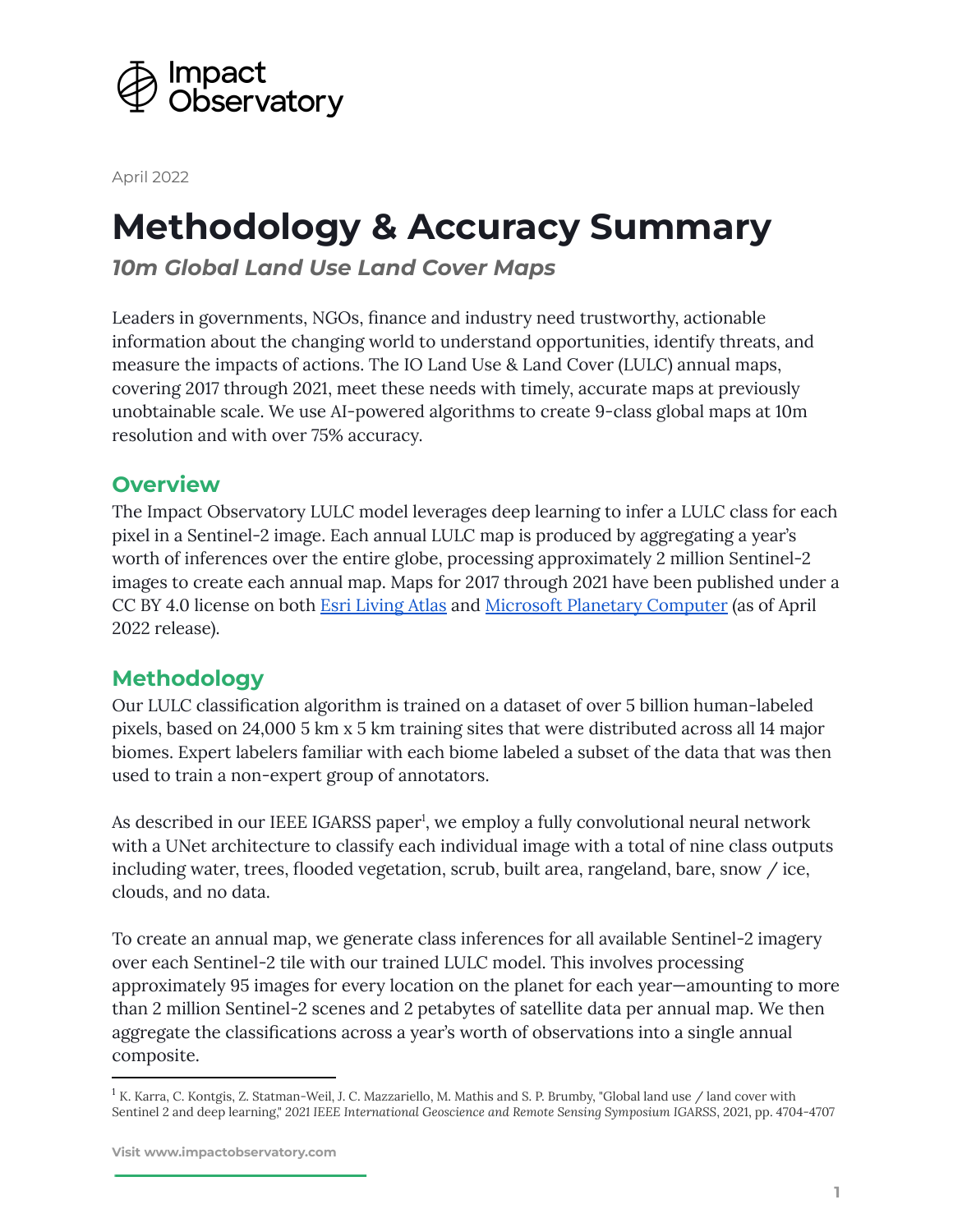

To validate the accuracy of the outputs of our machine learning model, we compare the model outputs to human-labeled classifications over specific tiles. Our validation set, which is entirely excluded from model training, includes 398 areas of interests that collectively form a stratified random sample of the world's major biomes. Each labeled validation image spans 510 x 510 pixels and is labeled by three different expert annotators. These form a "gold standard" for validating our model results.

For the first version of our LULC map, released in 2020, we assessed accuracy using a standard "strict consensus" methodology. With strict consensus, the pixels used for validation are those where all three experts labeled the pixel and agreed on the feature class. Strict consensus provides a set of high confidence pixel classifications and includes fewer than 30% of all possible validation pixels.

As an alternative methodology, we compared our outputs to a "majority consensus" on the validation set, where at least two experts agreed on the feature class for the pixel, or one expert had an opinion and the other two did not. Majority consensus labels include nearly 80% of all possible validation pixels by incorporating lower confidence validation labels, and also result in "tougher grading" because they represent areas where land cover is harder for humans, and therefore machines, to reliably identify the LULC class.

## **Results**

#### **Accuracy Assessment**

We assessed each of the 2017-2021 annual maps against the validation tiles. and found that each of the maps is at least 91% accurate when compared to a "strict consensus" and at least 76% accurate when measured using "majority consensus." For the detailed results that follow, we focus on "majority consensus" as it is a more stringent measure of our maps' performance.

|             | Precision [%] | Recall [%] |
|-------------|---------------|------------|
| water       | 87.2          | 90.1       |
| trees       | 82.3          | 85.4       |
| flooded veg | 57.3          | 53.9       |
| crops       | 90.2          | 72.1       |
| built area  | 796           | 94 5       |
| bare        | 72.1          | 38.2       |
| rangeland   | 57.8          | 70.5       |

#### **Precision and Recall**

Precision and recall are key performance metrics used in machine learning to estimate the utility of a classifier. Precision (or user's accuracy) reports the fraction of predictions that were correct and recall (or producer's accuracy) reports the fraction of validation examples that were correctly classified. The precision and recall of each class is evaluated over the majority consensus validation set. The results for 2021 are summarized in Figure 1. These results are generally similar to those of the 2017-2020 maps.

Figure 1. 2021 majority consensus results.